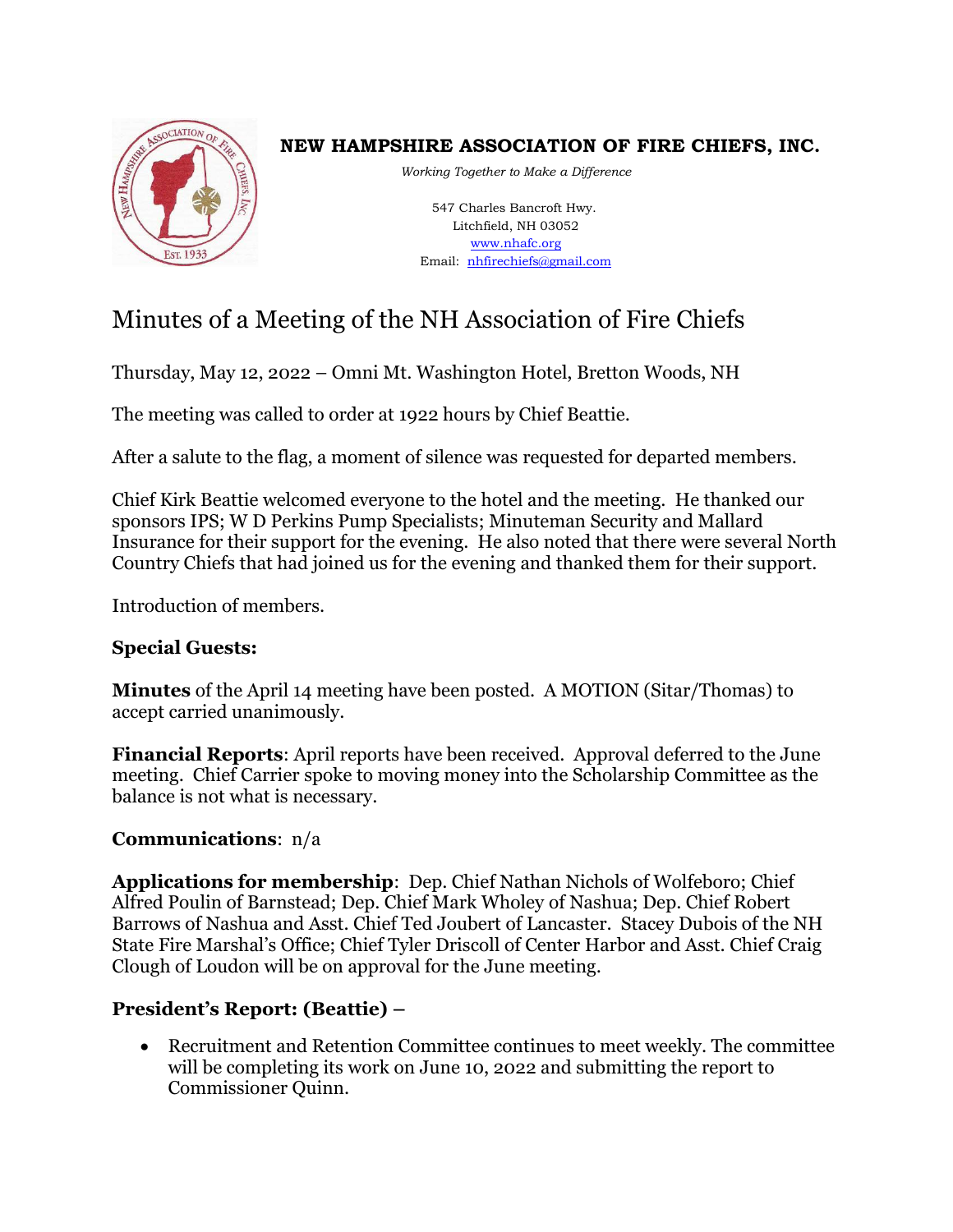- Chief Thomas was reappointed by the BOD to be the NHAFC representative to the E911 Commission
- I have participated in 3 separate interview sessions for the NHFA Recruitment and Retention Coordinator position. Round two sent two names to Director Cutting for consideration.
- On May 5<sup>th</sup> I attended the Seacoast Chief's Association meeting. In attendance was Commissioner Quinn, Executive Director Lemire, Director Cutting, Asst. Director Phillips, Chief Romanello, and Asst. Fire Marshal Allard.
	- o Discussion centered around NHFA courses, recruitment and retention, and grant funding
	- o Encouraged their members who were not NHAFC members to consider joining
- Following an inquiry from a fire department to me, we are investigating the issue of how to revoke a NH firefighter's license plate decal once a member is removed from a department. Marshal Toomey is working with DMV to look into this.

### **Executive Director's Report (Lemire) –**

- Next board meeting will be virtual on June 1.
- June will be in Brookline, hosted by Chief Corey on the 9th.
- July meeting will be at the Atlantic Grill in Rye on the 14th.
- August meeting will be at the Town and Country Inn in Gorham on the 11th.
- We are looking at a breakfast meeting at LRCC in September.
- We are hoping to have a Candidates' Forum at the Institute of Politics in October. I met with them last Monday the 9th.
- Obviously our November weekend plans have changed.

### **1st Vice President Report (Best**) – n/r

### **2nd Vice President Report (Emanuel) –**

• He reported on the legislative activities of late. They are in the final weeks of the session and the conference committees are meeting.

# **Sgt. At Arms (Watkins) –** No report

# *Committee Reports*

**Scholarship Committee – (Dep. Toomey) –** n/r

# **Recruitment and Retention Committee – (Chief Beattie) –** (above)

# *Division Reports*

*Fire Marshal* **– (Dep. Marshal Stacey Dubois)**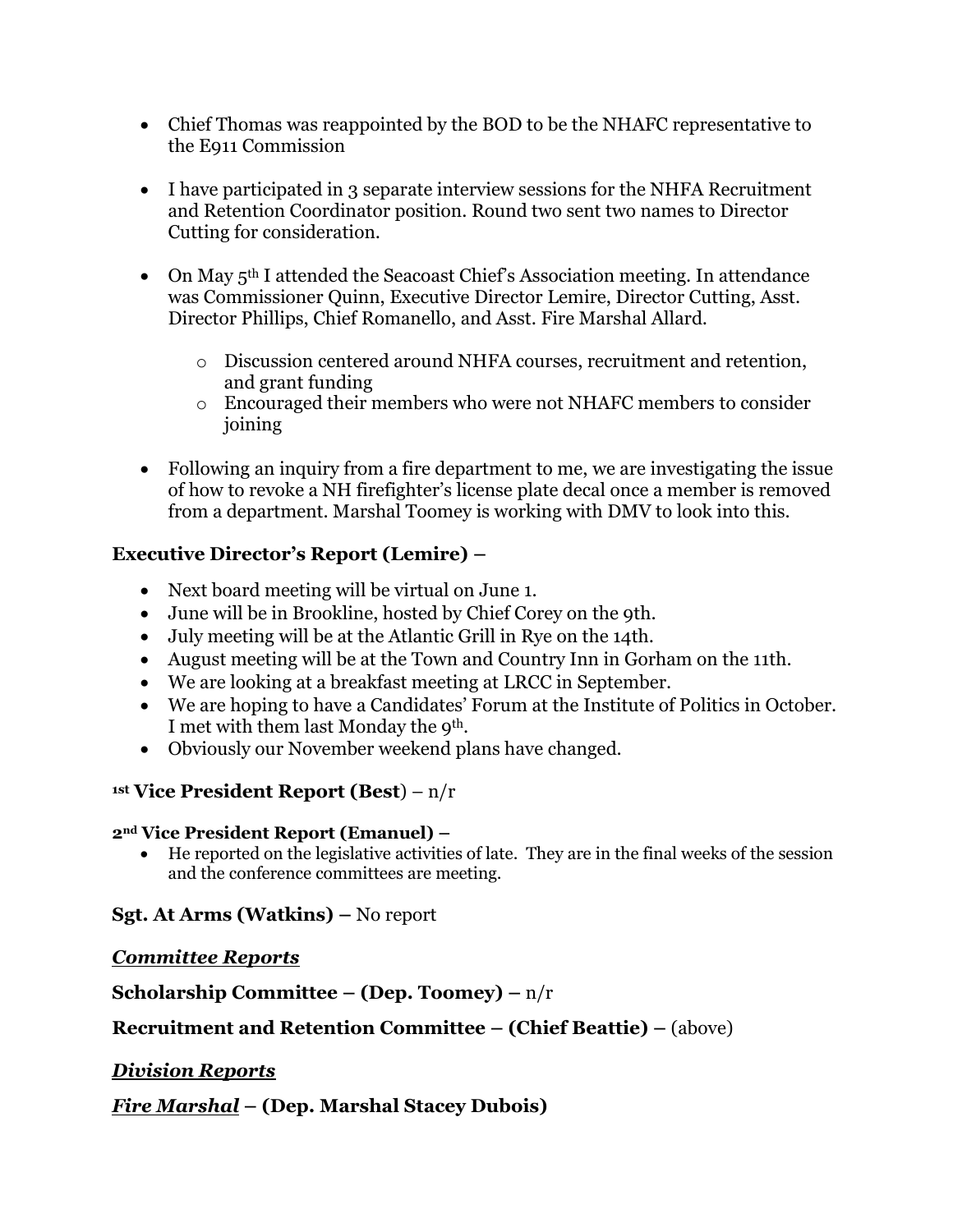#### **ADMINISTRATION:**

#### *Personnel:*

We currently have 6 full-time vacancies and 4 part-time vacancies. The following openings are those that we are actively recruiting for at this time:

2 Fire Investigators - background in process Hazmat Coordinator Part-time Education & Outreach Specialist Part time State Building Inspector Part-time Building Code Review Board Administrative Secretary Part-time State Building Permit Coordinator

We are pleased to announce the promotion of Anthony Booth to the position of Deputy Fire Marshal I/District Chief, assigned to the Bureau of Investigations. District Chief Booth will be assigned as the investigations field supervisor for the northern part of the state.

We are pleased to announce the promotion of Roxie Beall to the position of Administrative Assistant I.

#### *Legislation:*

| HB 1681 | Relative to the State Building & Fire Code                          |
|---------|---------------------------------------------------------------------|
|         | Passed/Adopted in House & Senate                                    |
|         | Pending Governor's signature                                        |
| SB 223  | Relative to Requirements for Recovery Houses                        |
|         | Passed/Adopted in House & Senate                                    |
|         | Pending Governor's signature                                        |
| SB 227  | Relative to Death Benefits For First Responders Who Die From        |
| Suicide |                                                                     |
|         | Passed with amendment in the Senate, Passed with amendment in the   |
| House   |                                                                     |
|         | Senate moved nonconcur with the House Amendment, 5/12               |
| SB 249  | Prohibiting Planning and Zoning Ordinances That Prohibit Short-term |
| Rentals |                                                                     |
|         | Passed/Adopted with amendment in Senate                             |
|         | Referred to Interim Study in House                                  |
| SB 398  | Relative to Building Code and Fire Code Enforcement                 |
|         | Passed/Adopted in House & Senate                                    |
|         | Pending Governor's signature                                        |
| SB 443  | Relative to Municipal Authority Regarding the State Building Code   |
|         | Passed/Adopted in House & Senate                                    |
|         | Pending Governor's signature                                        |
|         | Note: No funding provided for requested personnel to complete       |
|         | required work                                                       |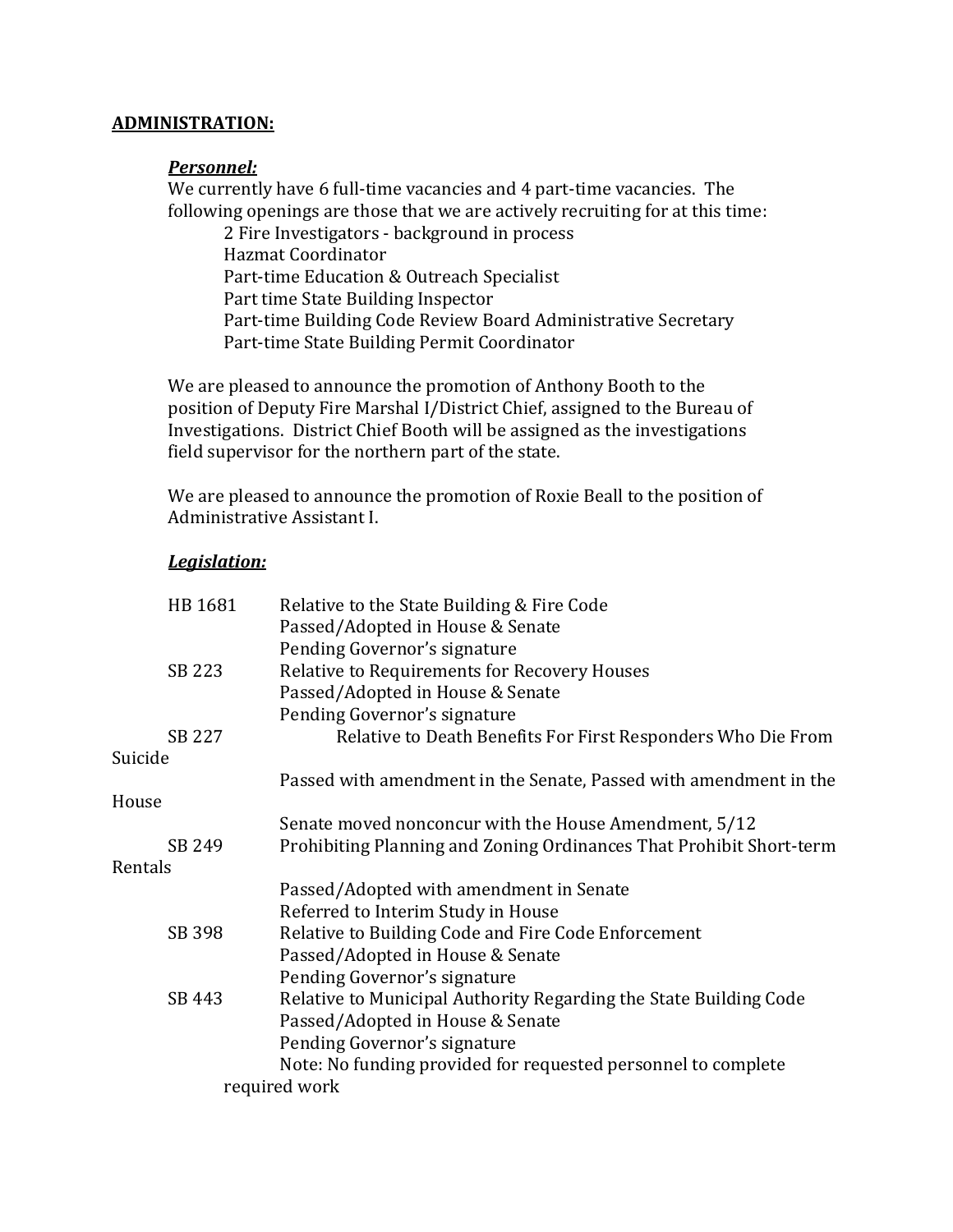#### **BUREAU OF INVESTIGATIONS:**

#### *New cases (synopsis of some of our cases are listed below):*

- On April 5, 2022, investigators responded to 70 Winslow Rd, Sutton to assist with an origin and cause of a fire. The cause of the fire was determined to be electrical and the cause classification was accidental.
- On April 11, 2022, investigators responded to 3097 East Conway Road in Conway for a fire that leveled a meat packaging plant. The cause of the fire is undetermined.
- On April 13, 2022, investigators responded to 8 Depot Street in Pittsfield, to assist the Pittsfield Fire Department with an apartment building fire. One patient had serious injuries and was intubated. The cause of the fire is possibly associated with the use or making of methamphetamine.
- On April 30, 2022, a fire occurred at the Red Jacket Inn in North Conway, causing an entire wing of the building to be lost. The fire is currently under investigation.

#### *Ignitable Liquid Detection Canine Teams:*

Our two IGL Canine Teams were deployed one time in the month of April and attended four demonstrations.

#### *Public Outreach:*

On April 21, 2022, the case review: Catching a Serial Arsonist was presented in Franconia for approximately 20 to 25 attendees.

Assistance was given to the Wilton Police and Fire Departments regarding a male juvenile who set his father's personal items on fire. The youth had already participated in a YFS assessment and was awaiting an available mental health counselor.

#### *Arrests:*

On April 14, 2022, Kenneth Foster Jr. was indicted on a class A felony charge of arson by a Strafford County Grand Jury for a fire that occurred in Farmington in June 2021.

The NH Attorney General's Office initiated a consumer fraud investigation against Jeffrey Strouth, who was charged with unlicensed gas fitting several years ago.

#### *Training/Committees:*

An investigator completed the two hour DCARI: The Fire Origin Matrix course, featuring ATF SA CFI Andy Cox.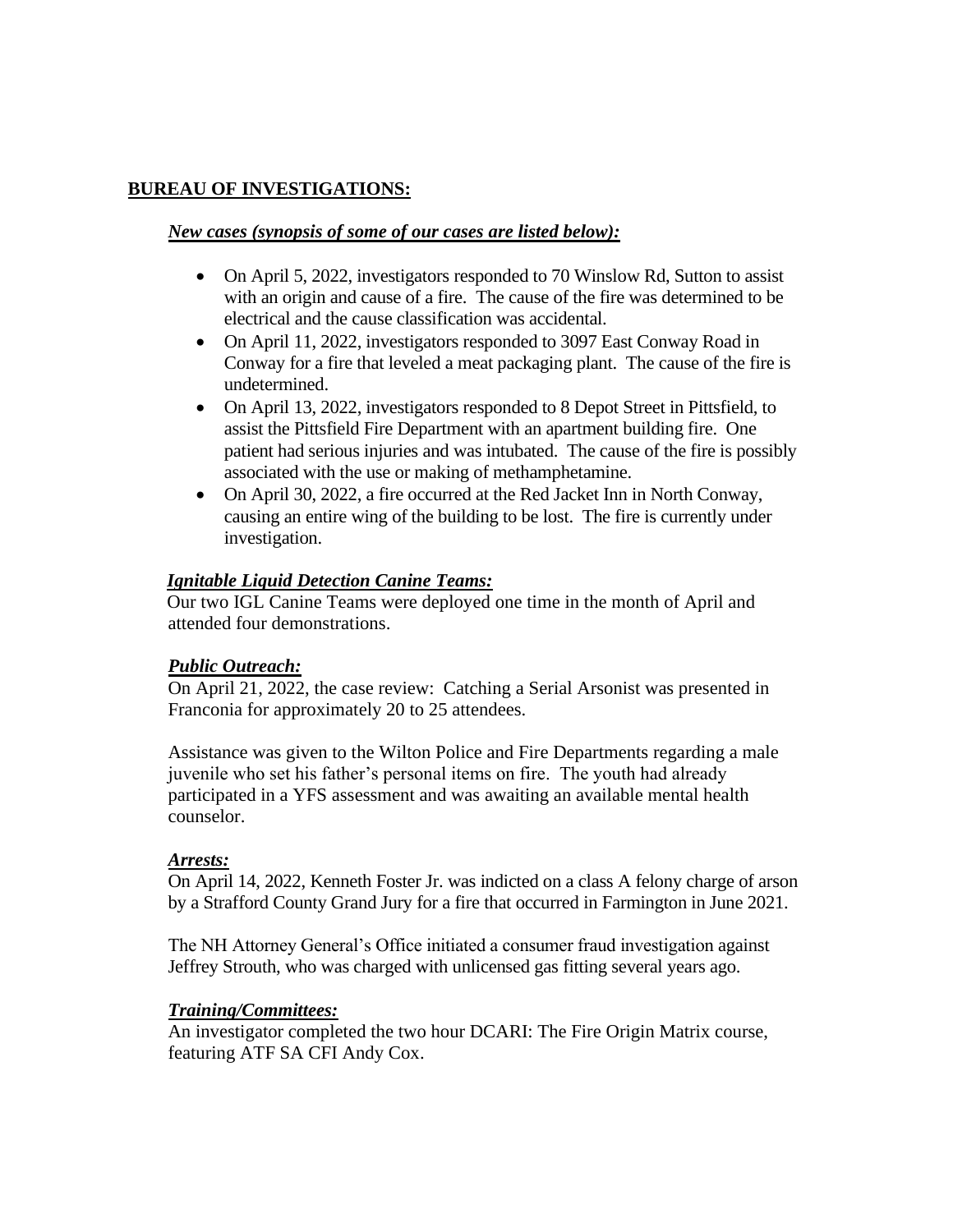Two investigators are currently enrolled in the Leadership Foundations course through BET.

Fire fighter 1 training continues for one investigator. He is scheduled to graduate the course in June.

The peer support team met and discussed ideas for an upcoming all department training (likely in the fall).

One of our investigators, along with ATF SA Andy Cox, presented Collection and Evaluation of Witness Data in Fire Investigation to the Minnesota Chapter of the IAAI in St. Cloud, MN.

#### **BUREAU OF BUILDING SAFETY & CONSTRUCTION:**

#### *State Building Permit System:*

We processed 34 building permit applications in the month of April.

#### *Technical Assistance, Educational & Healthcare Reviews:*

We initiated 5 educational and 13 healthcare plan reviews, completed 71 inspections and 114 technical consults in the month of April.

#### *Variance Requests:*

We processed 7 variance requests in the month of April.

#### **BUREAU OF OUTREACH & EDUCATION:**

#### *Hazardous Materials:*

Hazardous Materials response, coordination and consultation is available through the on-call FMO supervisor.

We continue to work on Tier II reporting and associated follow-ups when deficiencies are identified. We also continue to provide training on the PEAC Haz Mat Response software to the regional teams and local fire departments.

Our Hazardous Materials Coordinator continues to attend the regional Haz Mat Team trainings to offer support and provide updates regarding statewide Haz Mat response. In April, he participated in a Haz Mat Exercise with the Midwestern Haz Mat Team at Dartmouth College, as well as a Haz Mat Training with the Southeast Haz Mat Team at the Manchester-Boston Regional Airport.

Also in April, our Hazardous Materials Coordinator attended the National Association of Sara Title Three Program Officials Conference in Covington, KY. This conference focuses on the Emergency Preparedness and Community Right to Know Act (EPCRA), including Tier II reporting by facilities and operations of State Emergency Response Commissions and Local Emergency Planning Committees.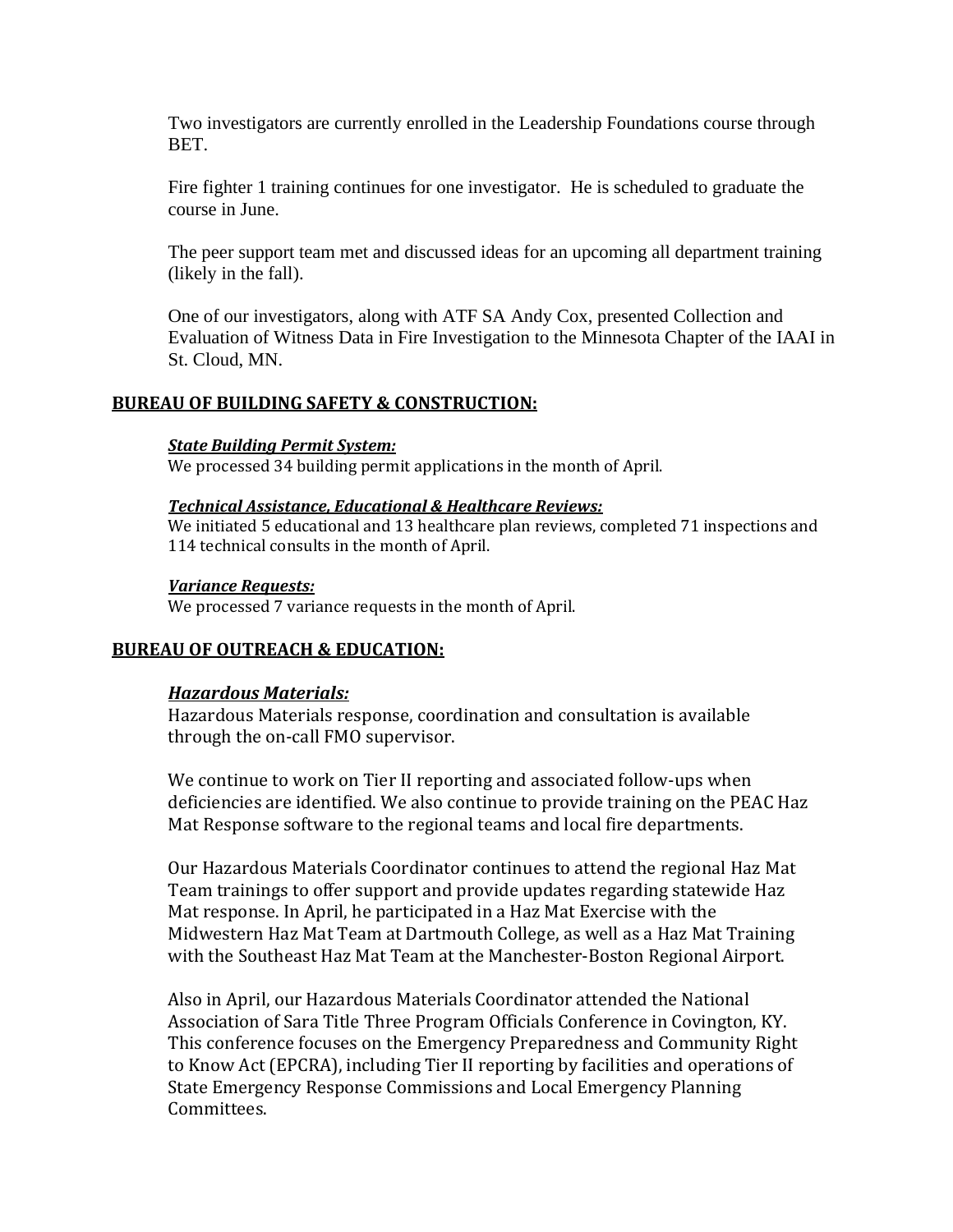#### *Swiftwater Rescue Working Group:*

Several grant awards were recently issued to the established teams. Further discussions and work is ongoing to evaluate the swiftwater problem and funding sources.

#### *Regional Outreach/Chief's Roundtables:*

We continue to partner with Director Cutting and staff and the NHAFC to conduct regional outreach/Chief's Roundtables. On May 5, 2022 we will be in Newington to meet with the Seacoast Area Fire Chiefs. Please reach out to schedule.

#### *Incident Reporting:*

As we continue working to close-out the 2021 calendar year call data, we request that Fire Departments submit their NFIRS data as soon as possible. If you have questions, you can notify the NHFIRS data team using the following email: [NHFIRS@dos.nh.gov](about:blank)

We continue to work with the team at the Fire Academy as departments implement the NHESR program, available free of charge, for incident reporting. Forty-one departments are actively using the program. If you are interested in giving a presentation or would like to request one, please email [NHESR@dos.nh.gov.](about:blank)

The NHESR – Fire User Group, which is a user-driven forum designed for all users of the system to regularly discuss challenges and solutions specific to users of the state's fire reporting system, is gearing up for its first meeting. A presentation by a subject matter expert will also be frequently included in the meetings. The first NHESR -Fire User Group meeting is scheduled for May 18, 2022 from 0900-1100 hours through Microsoft Teams. Information to join is below.

> Microsoft Teams meeting **Join on your computer or mobile app**

**[Click here to join the meeting](about:blank) Or call in (audio only)** [+1 603-931-4944,,376884359#](about:blank# ) United States, Concord Phone Conference ID: 376 884 359# [Find a local number](about:blank) [| Reset PIN](about:blank) [Learn More](about:blank) | [Meeting options](about:blank)

#### *Public Education:*

Preparations are underway for our annual 3rd Grade Poster Contest. Stay tuned for more details!

#### *Community Outreach:*

On April 16, 2022 members of the FMO and Sparky participated in the Governor's Annual Easter Egg Hunt held on the grounds of the State House. This was an exciting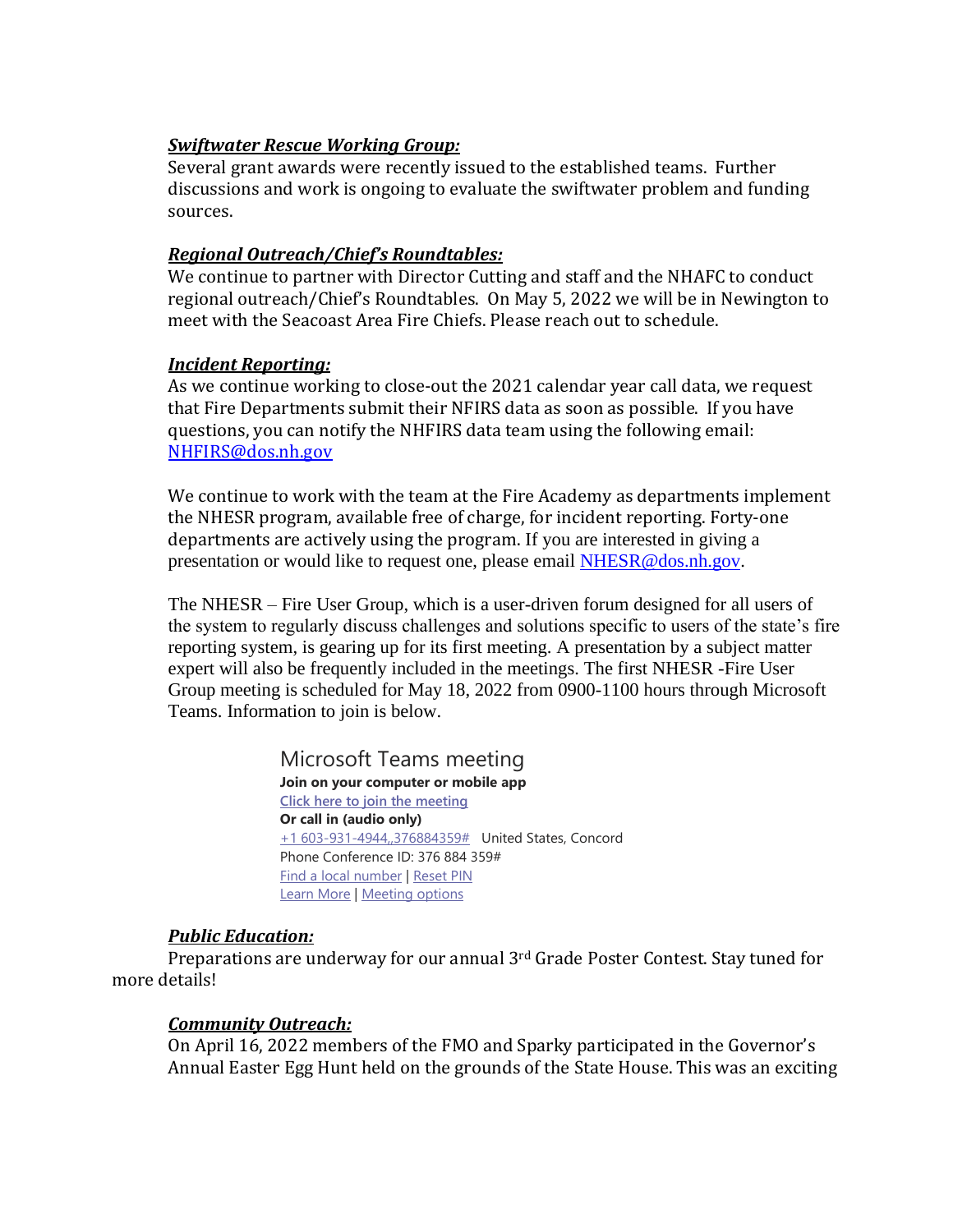opportunity to engage with the community and we handed out over nearly 200 Easter eggs and fire safety goodies to those in attendance.

### *Training*:

We delivered two Inspection Essentials: Part I classes in the month of April. The first was on April 13th at the Burton Academy in Bethlehem and the second was on April 20th at the Sunapee Fire Department. The Inspection Essentials: Part I class is designed to assist the Authority Having Jurisdiction (AHJ) with an understanding of where your authority comes from, the essentials of constructing an inspection report and exploring frequently asked questions and common violations encountered in NFPA 1. We also delivered an investigation case study in Franconia on April 21st which was very well attended.

We will be delivering two Places of Assembly and Tents classes in the month of May. The first is on May 5<sup>th</sup> at the Jaffrey Fire Department from 1830-2130 hours and the second is at Southwestern NH District Fire Mutual Aid in Keene on May 10<sup>th</sup> from 1800-2030 hours. This Places of Assembly and Tents class is designed to assist the Authority Having Jurisdiction (AHJ) conduct life safety inspections in places of assembly and tents.

We will also be delivering two Inspection Essentials: Part II classes in the month of May. The first is on May 11<sup>th</sup> at the Burton Academy in Bethlehem from 1800-2030 hours and the second is on May 25<sup>th</sup> at the Sunapee Fire Department from 1800-2100 hours. Inspection Essentials: Part II is a continuation of Part I, as well as exploring frequently asked questions and common violations encountered in NFPA 101. If you would like to register for any of these classes, please email [stacey.l.dubois@dos.nh.gov.](about:blank) 

Additional programs are in the works. Please reach out if you are interested in hosting a program or would like to suggest a future training topic.

# *Fire Standards/Training/EMS* **– (Director Cutting) (submitted in writing)**

# **ADMINISTRATION**

### *Personnel*

- ➢ The part-time MIH Program Coordinator and IFT Program Coordinator positions have been advertised for applicants.
- $\triangleright$  The position(s) of Education Technologist have been advertised for applicants.
- $\triangleright$  The Recruitment & Retention Coordinator position interviews are being conducted
- $\triangleright$  A conditional offer has been made for our new Curriculum Administrator.
- $\triangleright$  Lucy Roy has announced her plan to retire at the end of May. She has worked for the Division at the North Country office in Gorham since 2005.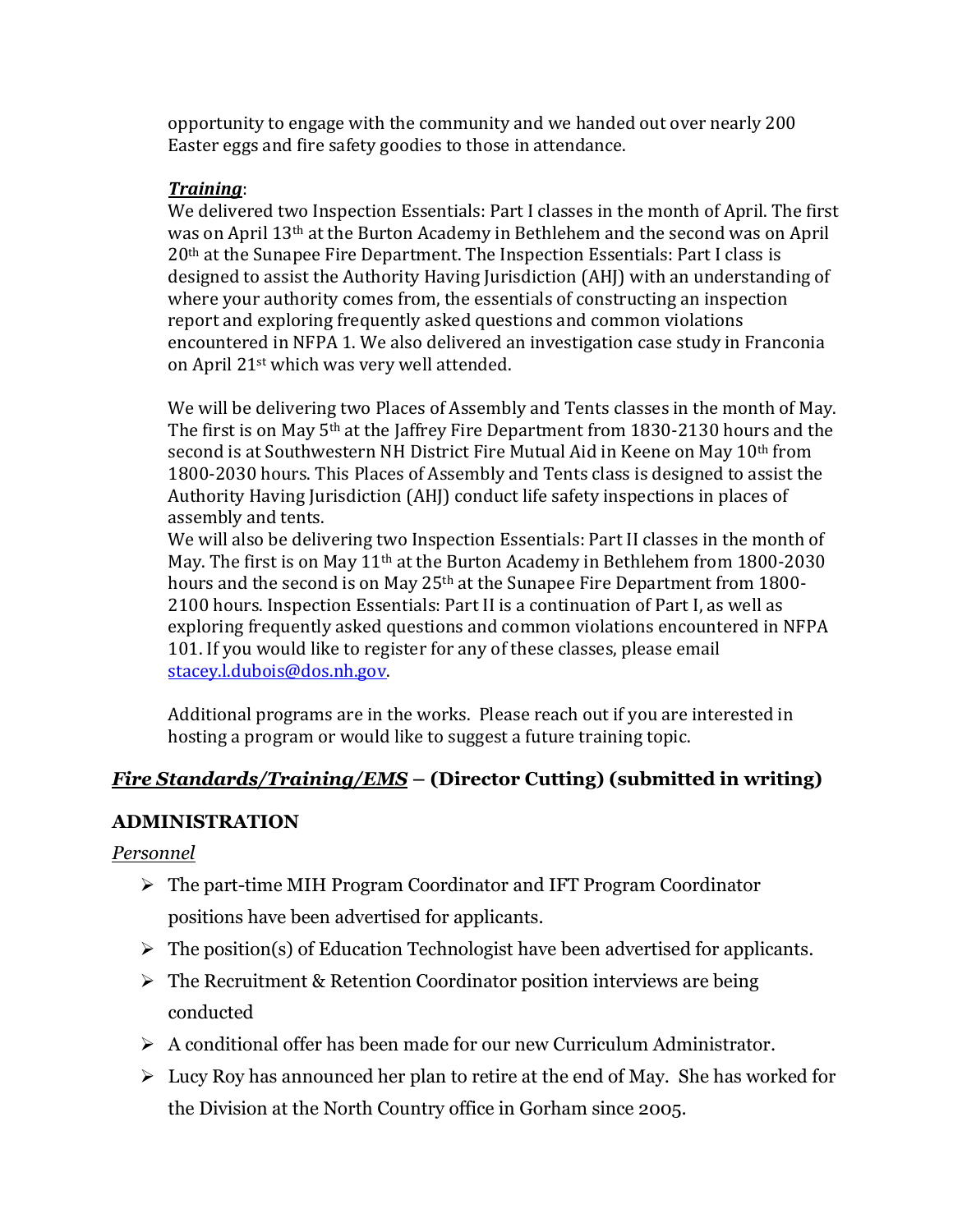➢ Brenda Rowe is leaving our Division for another career opportunity. She worked as a receptionist since 2021.

#### *Grants*

- $\triangleright$  We have finalized an agreement with an architectural firm to begin the design process for the Raymond S. Burton Fire and EMS Training Facility project.
	- Our estimated timeline to begin construction is the spring of 2023.

# *Fire Standards and Training Commission / Curriculum*

 $\triangleright$  The next Fire Standards and Training Commission meeting will be June 2<sup>nd</sup> at 0930 in Classrooms 5/6 in the dormitory building at the main campus. The Commission also approved meeting dates for September 1st and November 3rd.

### *Special Projects*

- ➢ We are working to finalize the training calendar for the fall 2022 and spring 2023 semesters.
- $\triangleright$  Our staff is working to administratively support the Fire and EMS Recruitment and Retention Workgroup that Commissioner Quinn established which continues to meet here at the Fire Academy on Friday's at 2:00 pm. Minutes and other materials can be found at [https://nhfa-ems.com/board-committee](about:blank)[documentation/.](about:blank)
	- There will not be a meeting on May  $27<sup>th</sup>$ .
- $\geq$  On Friday May 13<sup>th</sup> we met with 37 high school representatives from across the state to discuss fire and EMS training, programs, internships and other partnerships.
- ➢ We are working with the Department of Safety Division of Administration (Human Resources) on implementation of a new Work Time Management system. Analysis continues on the application of this system to our Staff Instructors as well. Final implementation is expected at the end of June.

# *Legislative/Administrative Rules*

- $\triangleright$  We are monitoring a number of bills in the legislature. A few that we want to highlight are:
	- SB 339, relative to Meetings of Boards and Commissions in the Department of Safety. – passed the Senate and was killed in the House.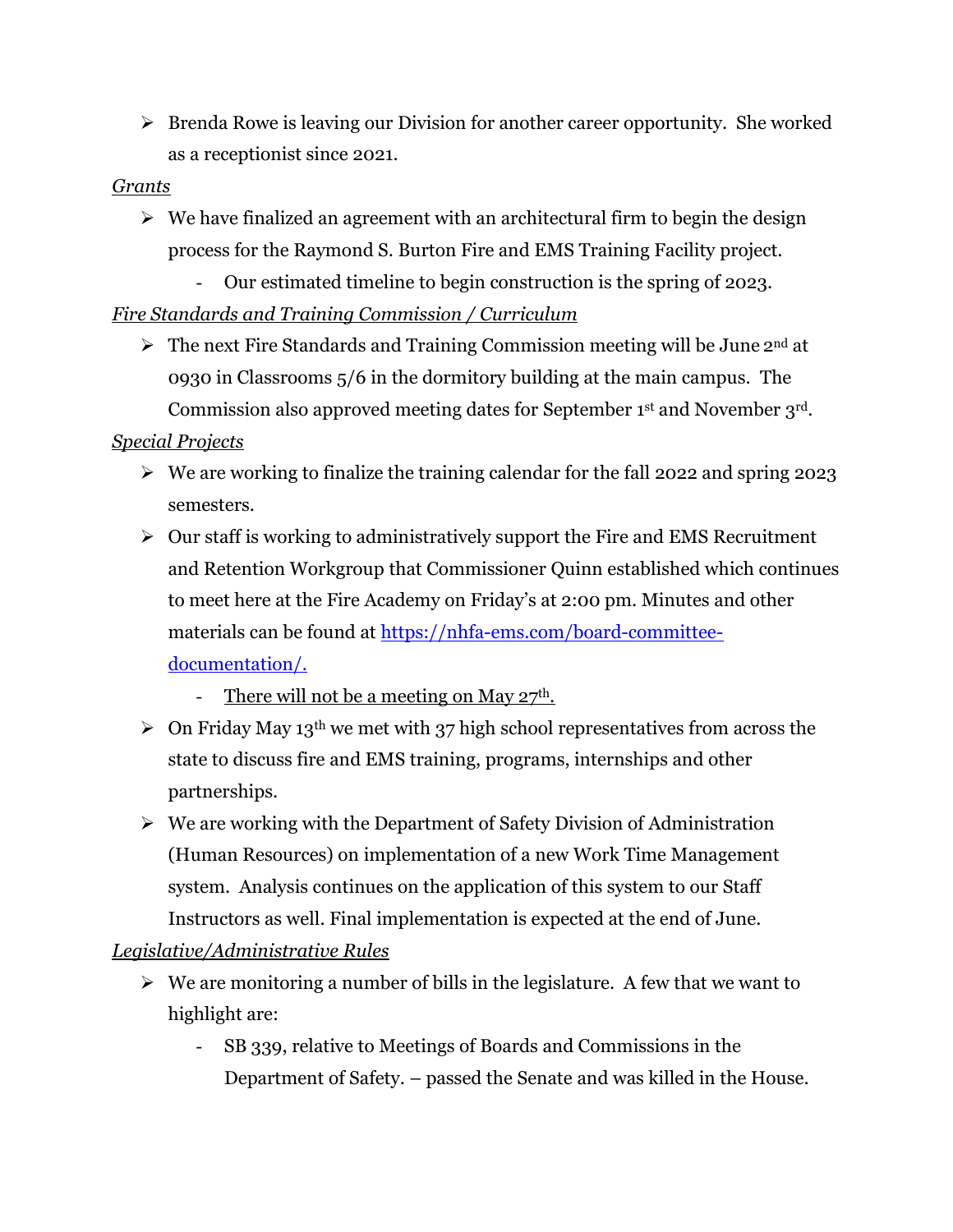- SB 337, relative to Emergency Medical and Trauma Services Data sharing for the purposes of analysis. – passed the Senate and the House.
- ➢ The "Letter of Concern" option for EMS licensure actions that was passed in 2021 legislation continues to be worked on through the administrative rules process.
	- The public hearing is May 19<sup>th</sup> at 1pm at the fire academy.
	- These proposed rules will be heard by JLCAR on May 20<sup>th</sup>.

# *Outreach*

- $\triangleright$  We are continuing our Leadership Roundtables with the Commissioner, Fire Marshal's Office and regional Fire Chief's with additional dates being planned.
	- We held a Seacoast Roundtable in May at the Newington Town Hall.

# *Mental Health & Resiliency*

- ➢ We are still waiting for notification on whether our American Rescue Plan Act grant request through the Health Resources and Services Administration officials has been approved or not to address suicide, burnout and behavioral health conditions - including substance abuse among public safety officials.
- ➢ The *2022 Mental Health Leadership Seminar* will be a day long program held at the NH Fire and EMS Academy on June 8th.
	- Registration has closed. The program is full with an extensive waitlist.
- ➢ We are working on a project with the International Association of Firefighters to host a two-day Mental Health Clinician Training seminar here at the Fire Academy this fall that will include one day of classroom and one day of practical fire ops on the drill yard. This will be the first delivery of this program in the country.

# **BUREAU OF FIRE TRAINING**

# *Courses/Programs*

- $\triangleright$  Firefighter I
	- Plaistow, Henniker and Bethlehem classes are ongoing.
- ➢ Firefighter II
	- The Tilton and LRCC classes have tested and are complete.
- ➢ ARFF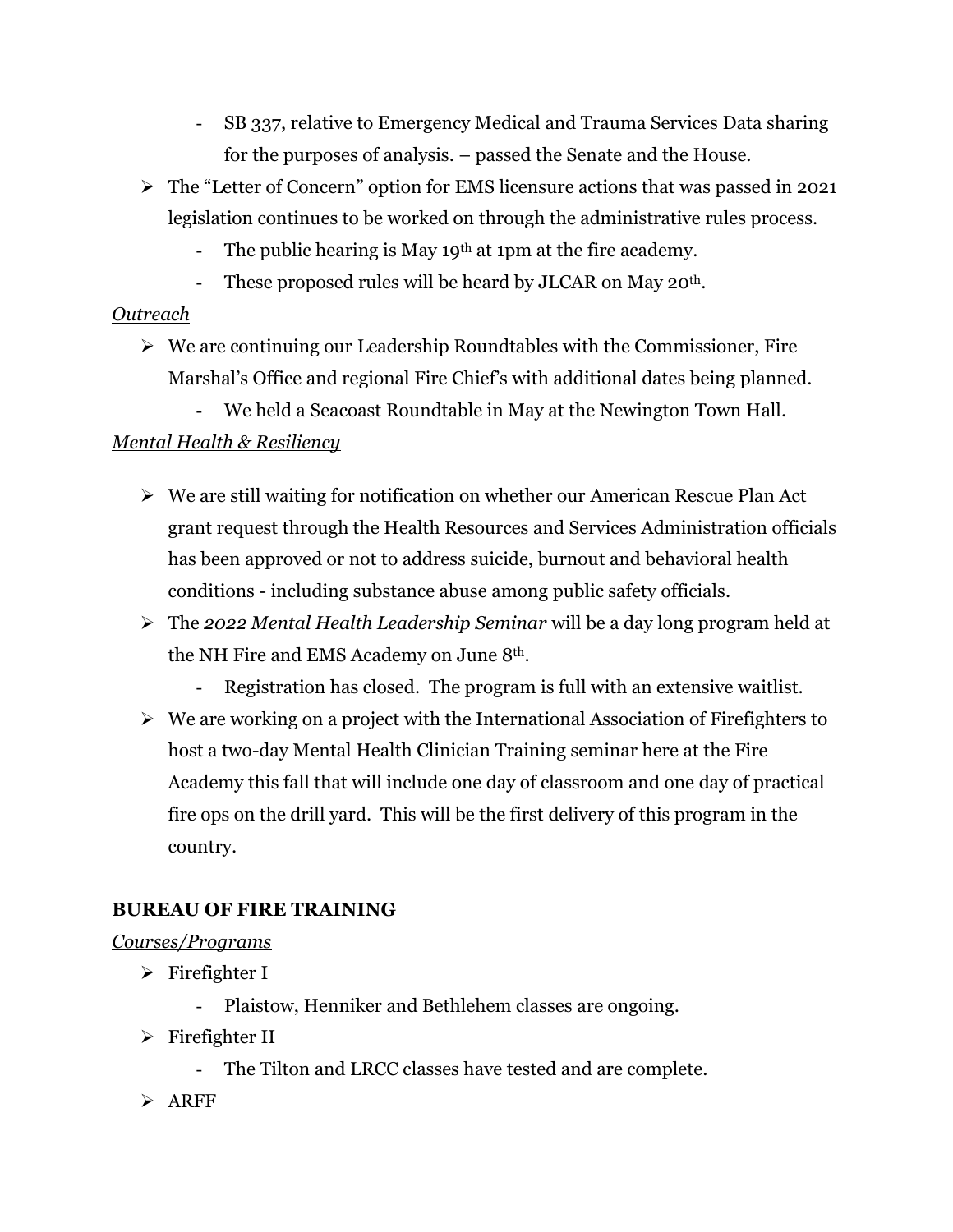- Certification and recertification courses are underway.
- ➢ Technical Rescue
	- A Swift Water I class was held in Conway and began May  $3^{rd}$ .
	- The program coordinator is developing a course delivery plan and actively recruiting instructors for these disciplines.
	- ➢ Driver Operator
		- All future Driver Operator All Vehicle programs will include the necessary content for eligibility for CDL licensing.
		- A driver operator all vehicles class was held in Sugar Hill and began on May  $5^{\text{th}}$ .
- ➢ The Seabrook Station Fire Brigade began its annual 7 weeks of training at the academy on May 3rd.
- ➢ Various departments have been, or plan to be, on the academy drill-yard for training.
	- Wilmot completed a flashover class on April 30<sup>th</sup>.
	- Lebanon and Hanover FD's were here May 2<sup>nd</sup> and 3<sup>rd</sup>.
	- Keene FD was here on May  $9<sup>th</sup>$  and again May  $16<sup>th</sup>$ .
- ➢ The 2022 Recruit School begins with an orientation on June 7th and start date beginning in August.

➢ For all current course listings you can go to [https://nhfa-ems.com/events/](about:blank) *Facilities*

➢ We are evaluating a proposal to repair the roadway washout on the south side of the drill yard at the Concord campus.

# *Apparatus/Equipment*

- $\triangleright$  Progress has started on the new ARFF truck.
- $\triangleright$  The new Engine bid has been awarded.
- $\triangleright$  Completion of the new aerial is still expected early this summer.

# **BUREAU OF CERTIFICATION AND SUPPORT**

*Courses/Programs*

➢ Instructor I/II/III Programs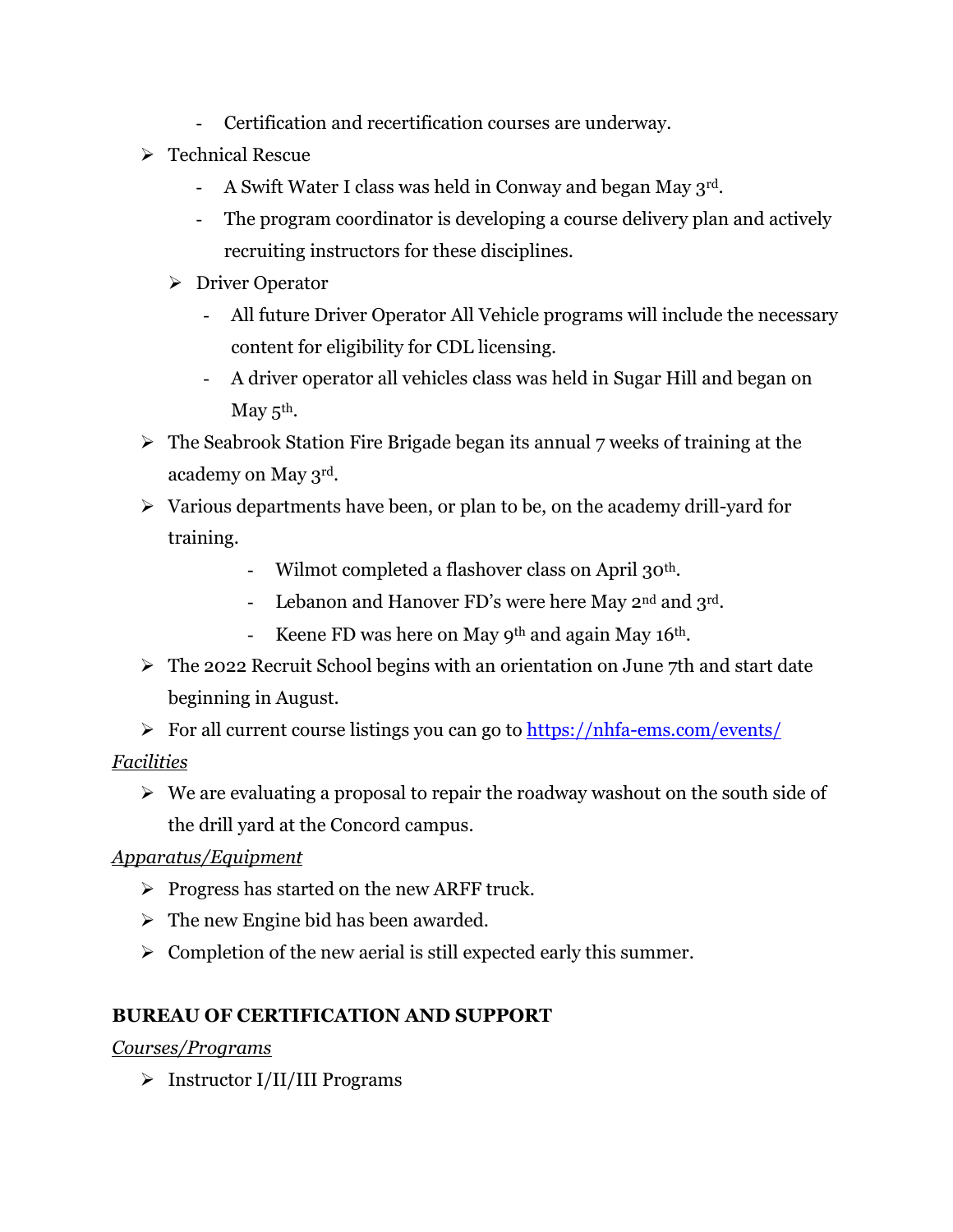- The evening offering of Instructor I at the Hanover Fire Department began May 3rd.
- There will be two daytime offerings of Instructor I at the Concord campus beginning on August 23rd and October 4th.
- The second Instructor II/III course begins June  $7<sup>th</sup>$ .
- ➢ Fire Officer I/II Programs
	- The Fire Officer I class will begin June 9<sup>th</sup>.
- ➢ Fire Inspector Programs
	- The Warrants and Citations course will be held December 8<sup>th</sup> & 9<sup>th</sup>.
- ➢ Fire Investigator
	- The next offering will begin August 25, 2022.
- ➢ For all current course listings you can go to [https://nhfa-ems.com/events/](about:blank)

### *Instructors*

- ➢ We continue to work the Instructor Recruitment Plan and analyzing the onboarding process.
	- There are currently 54 individuals in the mentoring process to become instructors.

### *CPAT*

- $\triangleright$  The 2022 CPAT dates are planned for May 23<sup>rd</sup>, June 6<sup>th</sup> &7<sup>th</sup> and September 19<sup>th</sup>  $& 20<sup>th</sup>$ .
	- There will be tables set up for departments that want to meet with candidates after they complete testing.

### *Testing*

➢ Nothing to report.

# **BUREAU OF EMERGENCY MEDICAL SERVICES**

### *Boards and Commissions*

- ➢ The NH Medical Control Board and the NH Emergency Medical and Trauma Services Coordinating Board meetings will take place at 0900 and 1300, respectively, on May 19<sup>th</sup> in classrooms  $5 \& 6$  in the dormitory building.
- ➢ The NH Trauma Medical Review Committee (TMRC) will meet at 0930 on June 15th in classroom 2 in the administration building.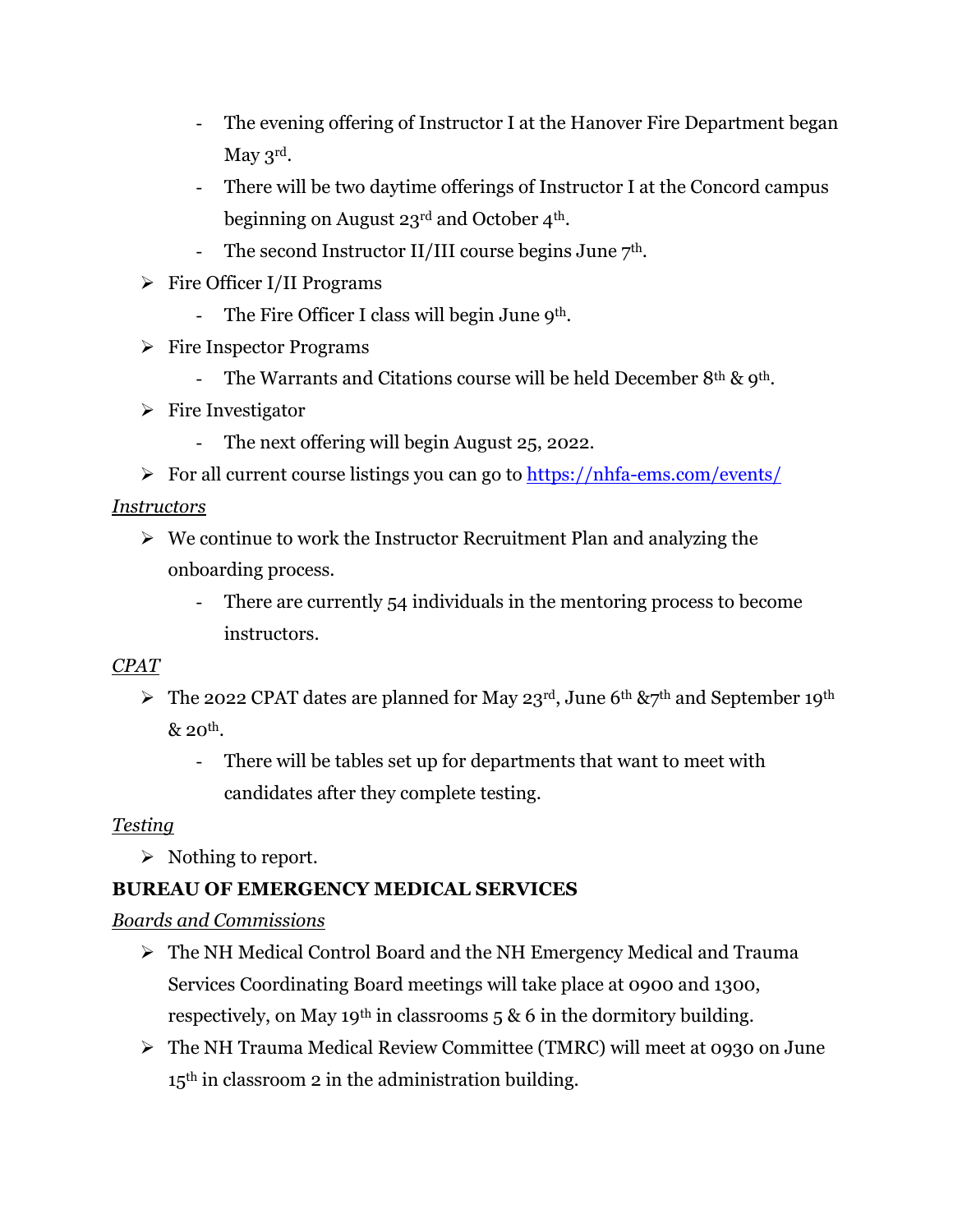### *Operations*

- $\triangleright$  EMS provider license yearly renewals were complete on April 30<sup>th</sup> with an overall gain of 3 EMS providers.
	- Paramedics increased by 40 providers, AEMT's increased by 30 providers, EMT's increased by 64 providers, NH EMT's decreased by 10 providers, EMR's decreased by 1 provider and Naloxone providers decreased by 122 providers. (The comparative time period was May 2021-May 2022.)
- ➢ The Spring EMR class is being held in May and will be available in Concord, Bethlehem and at Monadonock Community Hospital and is free for NH residents.
- ➢ Our EMS Education Coordinator continues the monthly continuing education courses at the Concord campus and regionally around the State.
	- For all current course listings you can go to [https://nhfa-ems.com/events/](about:blank)
- ➢ Administrative rules for Educational Training Agencies have been drafted and are under review by the Department of Safety legal unit.
- $\triangleright$  The process of licensing wheelchair vans for hire and out of state rotary wing ambulance licensing is ongoing.

### *Clinical Systems*

➢ The Public Health Incident has been extended until June 30, 2022 which includes the emergency protocols.

### *Data Management*

- ➢ NFIRS/Respond NH
	- Work continues on the New Hampshire Emergency Services Reporting System (NHESR), which is an extension of the TEMSIS system. If you would like to start using the system, please fill out the form available at [https://nhfa-ems.com/nhesronboard/.](about:blank)
	- There are currently 67 departments using the software.
	- Coordination continues with the Fire Marshal's Office for further education and guidance for reporting.
	- Anyone interested in the system can contact Joseph Cartier at 603-223- 3403 or [joseph.w.cartier@dos.nh.gov.](about:blank)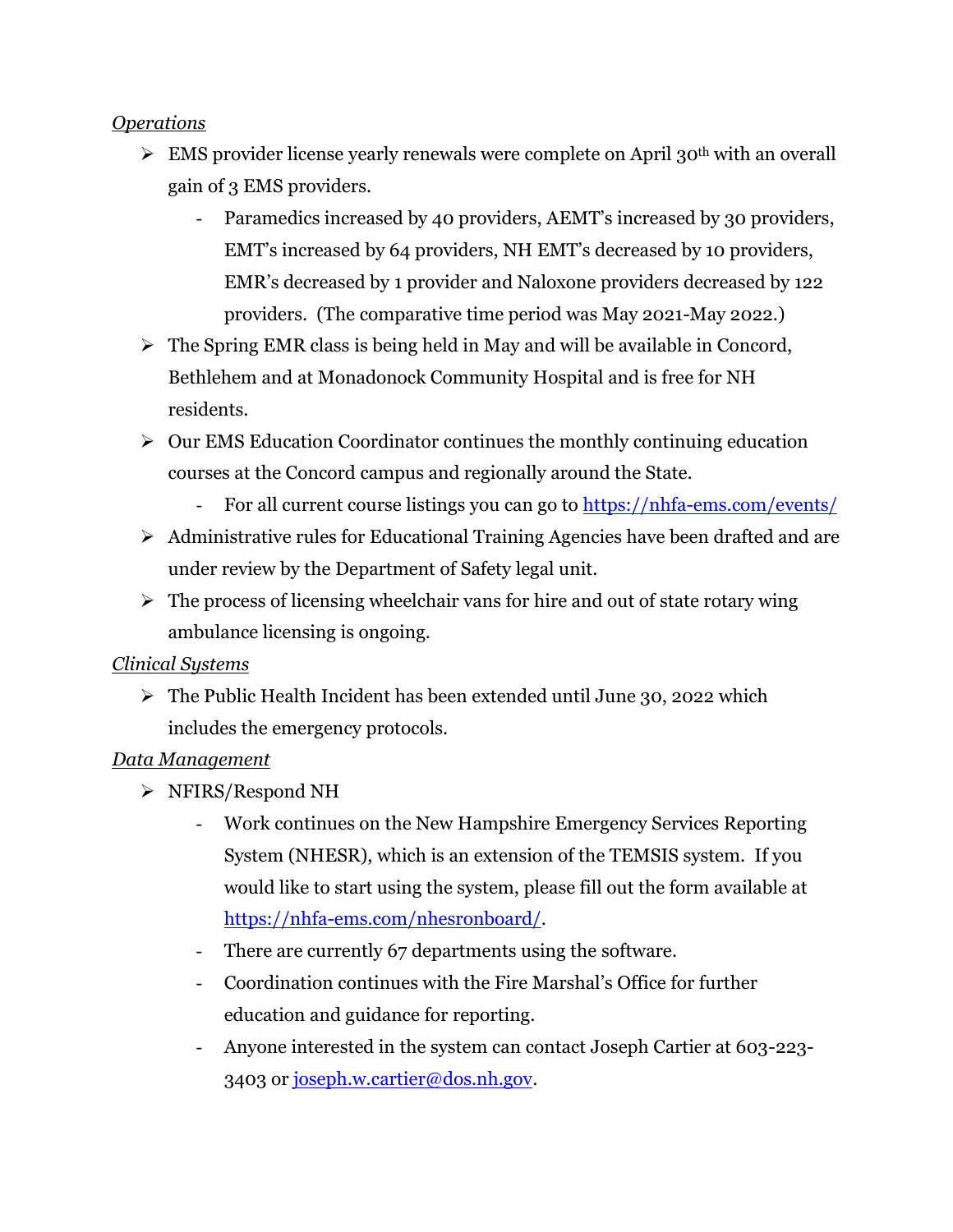### *Compliance*

➢ There are currently fourteen active investigations and seven preliminary cases being worked on.

### *Preparedness and Special Projects*

➢ The Division is currently revising the existing COOP plan and conducted a table top exercise with senior staff in March. Over the course of the next few months this plan will evolve and each Bureau will participate in training.

### *Miscellaneous*

➢ National EMS Week is May 15-21 and New Hampshire EMS Provider Recognition Day was May 7<sup>th</sup>.

# *Fire Standards and Training Commission –* **Chiefs Clark/Buxton –**

- Chief Buxton stated that the next meeting will be in June.
- The June 8 mental health symposium is sold out.

### **NH Emergency Medical and Trauma Services Coord. Board – (Dep. Chief Bean) – n/r**

**National Volunteer Fire Council (NVFC)** – (Chief Corey) – n/r

**Advisory Council on Emergency Preparedness and Security –** (Chief Christopoulos) – n/r

**Homeland Security and Emergency Management –** (Director Harper) n/r

**EMS Trauma Medical Review Board – (Chief Beaudoin)** – n/r

**Forests and Lands** – (**Chief Sherman)** – n/r

**Board of Fire Control – (Chiefs Clark/Hunter) –**

• The fire code bill is in the final stages of approval.

# **Building Code Review Board – (Marshal Lennon) – n/r**

**Manufactured Housing Installation Standards Board:** (**Chief) - n/r**

**Division of Emergency Services and Communications – (Director Doyle) –**

**E-911 Commission – (Chief Thomas) – n/r**

**IAFC Director – (Chief Christopoulos)** – n/r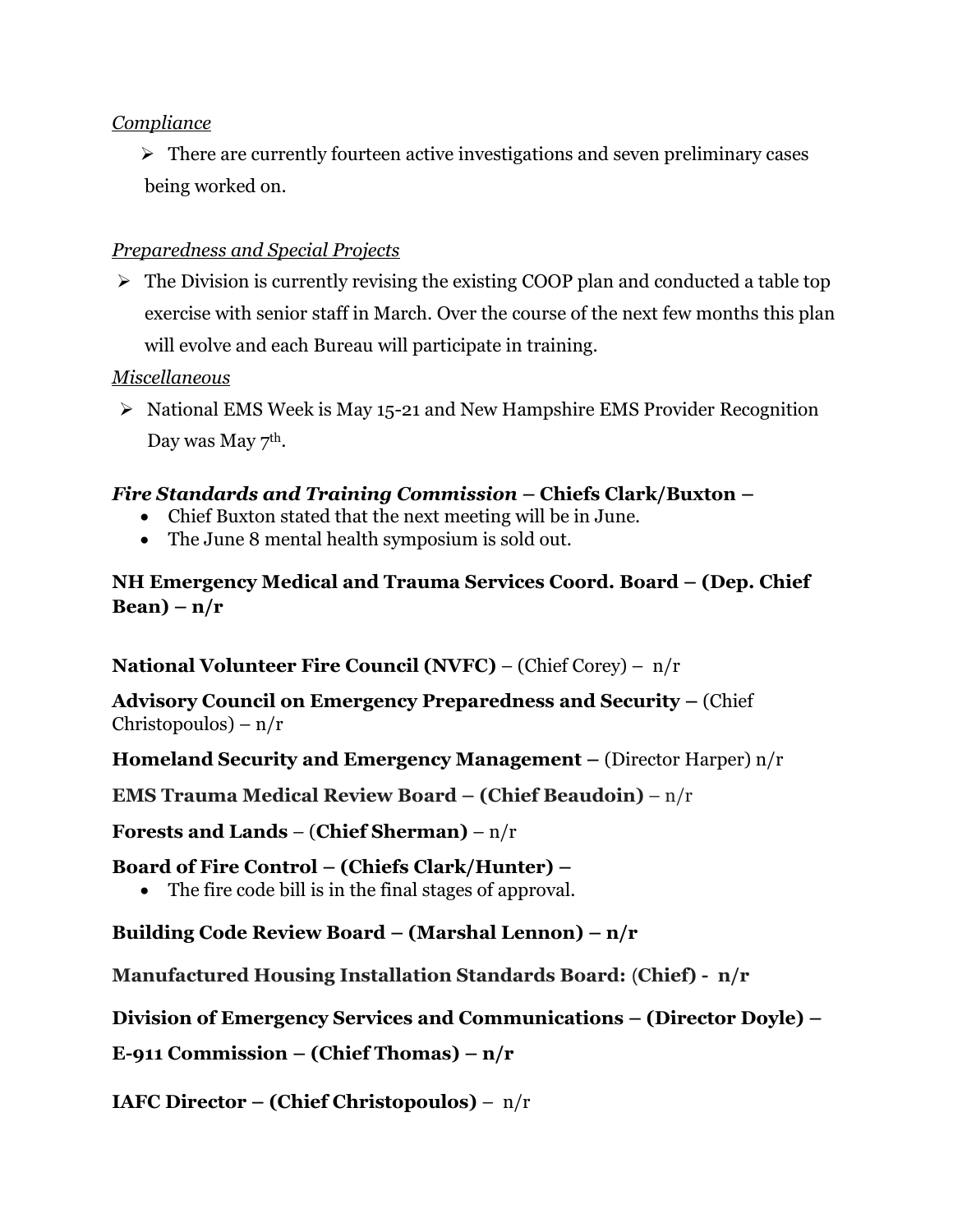# **New England Fire Chiefs – a Division of the IAFC – (Chief Jones) –**

New England 100<sup>th</sup> Anniversary Conference & Exposition, June  $22^{nd} - 25^{th}$ DCU Center Worcester.

All the booths are sold out.

Currently overall registrations are low especially for the Expo Floor, Hot Classes; 6 openings for Forcible Entry & 15 in the Machinery Rescue Class.

**Keynote Speaker –** Chief John Salka, Retired FDNY Battalion Chief

Golf - Wednesday June 22<sup>nd</sup>. As of right now we basically have 5 foursomes registered. I know it is still about 6 weeks away but I need a number for the course by June  $15<sup>th</sup>$ . If you know anyone that is interested, please have them sign up.

### **Lodging:**

As of 5/09 no rooms have been reserved at the two following hotels; Courtyard by Marriott Worcester, Hampton Inn & Suites Worcester and there are plenty of rooms left at the Host Hotel, Hilton Garden Inn.

PARKING INFORMATION:

The two city garages are the Major Taylor Blvd Garage at 30 Major Taylor Blvd. and the Worcester Common Garage at 3 Eaton Place, Worcester. The Major Taylor Blvd. Garage is directly across the street and the Worcester Common Garage is adjacent to the AC Marriott Hotel, 1 block from the Arena side of the Building. Both garages can have discounted parking at \$8.00 for customers pay.

FYI, the Major Taylor Blvd Garage is used as the parking lot for the Hilton Garden Hotel. And the Worcester Common Garage is used as the parking lot for the AC Marriott Hotel.

The 2022 IAFC elections will begin on Wednesday, May 25. All members eligible

to vote will receive an electronic ballot for the contested 2nd Vice President seat on

the IAFC Board of Directors. Candidate information can be found on the [2022](about:blank) 

# [IAFC elections webpage.](about:blank)

Elections will close on Monday, June 27. The official results will be announced during Fire Rescue International in San Antonio, TX August 24 -26.

The Board of Directors voted at the last meeting to indorse Chief Mike O'Brien for 2nd VP